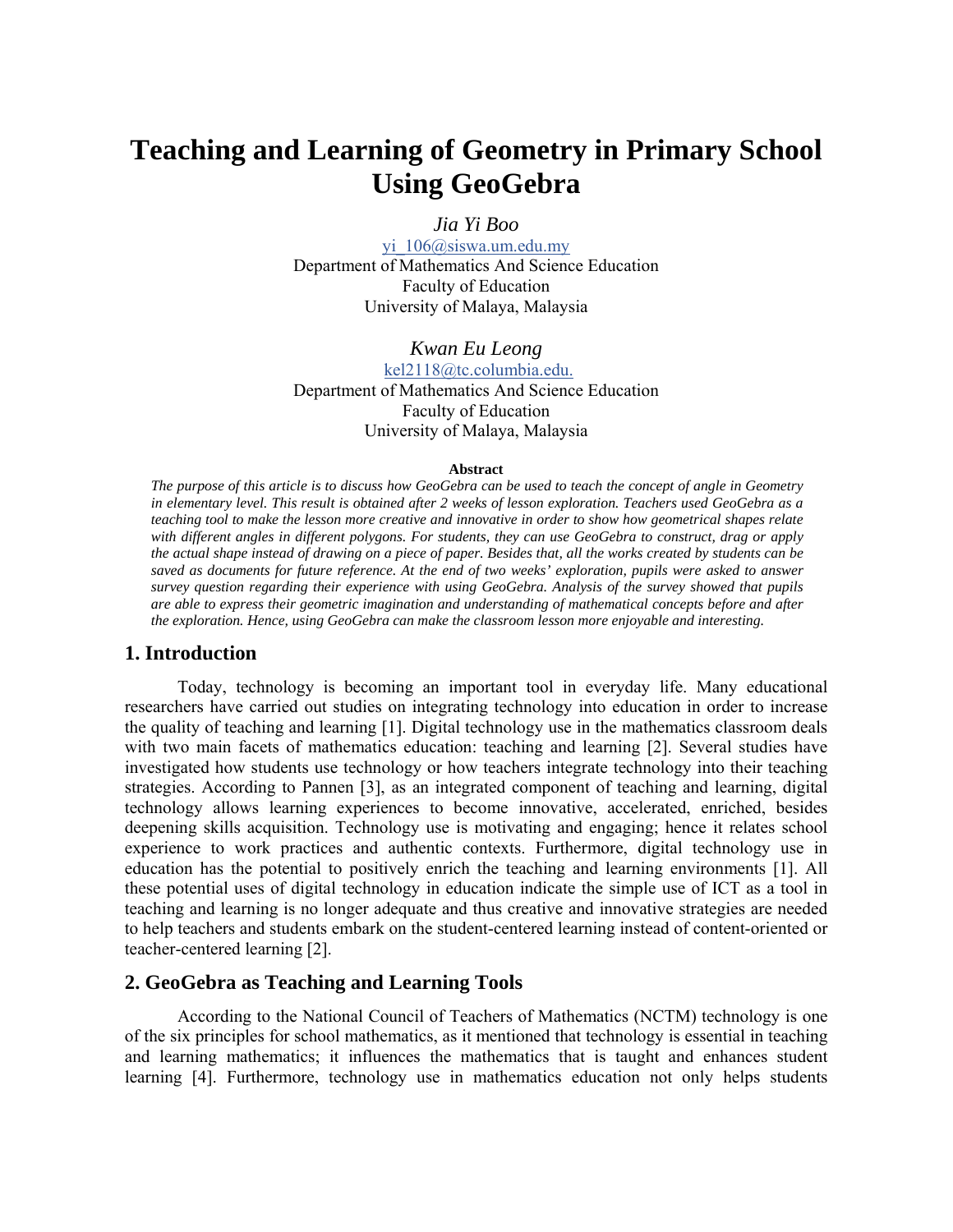construct their visual representation of mathematical ideas and concepts, summarize and analyze data, and interpret data, but also enables them to investigate every area of mathematics, such as geometry, algebra and statistics [5]. With the support of technology [6], schools can provide extensive opportunities for facilitating, supporting and enriching the learning environment and continuously enhance the quality of the teaching-learning process.

Numerous powerful technological tools (dynamic geometry software) are available for teaching mathematics such as Geometer's Sketchpad, Cabri Geometry, Cinderella, and GeoGebra. However, different dynamic geometry software support teaching and learning mathematics at a variety of levels such as elementary level, middle school level and high schools level. One of the most useful and versatile dynamic geometry software is GeoGebra which was selected for discussion in this article. GeoGebra was created by Markus Hohenwarter in 2001 and it is a free software which can be downloaded from www.geogebra.org [7]. This software had been translated into 36 languages as many users from all over the world can use it without any restriction. Hence, it appears to be a user-friendly software that can be operated intuitively and does not require advanced skills to apply [8].

GeoGebra is an interactive geometry software offering students and teachers ways to design teaching modules and enable mathematics learning in a meaningful way. GeoGebra is another innovative tool for integrating technology in teaching and learning mathematics [9]. A powerful teaching tool like GeoGebra supports constructions with points, vectors, segments, polygon, straight lines and all conic sections. Besides that, it also can motivate students to explore mathematics and offer opportunities for critical thinking, which is central to constructivism.

GeoGebra can be used in many ways in mathematics teaching and learning [9]. It offers the following advantages:

- Provides basic features of Computer Algebra System (CAS) to bridge gaps between geometry, algebra and calculus.
- For demonstration and visualization as it can provide different representations
- As a construction tool as it has the abilities for constructing shapes
- For investigating to discover mathematics and help to create a suitable atmosphere for learning mathematics
- For preparing the teaching materials as a cooperation, communication and representation tool.

Integrating GeoGebra in geometry teaching and learning requires special understanding in many aspects. In this article, we discuss how integrating GeoGebra can foster the understanding of angles in primary level geometry. We were interested in studying how using GeoGebra can contribute to the students' learning of geometry and understanding of the concept of angles.

#### **3. Geometry with GeoGebra**

Geometry is the study of shapes and spaces and at the same time it is defined as "it examines figures and their movements" in the elementary mathematics curriculum [10]. It is stressed in the curriculum that while the geometrical thinking is developing also knowledge acquired in geometry activities have to provide visual and analytical reasoning and inference with a hierarchical order within the required attention respectively. In Malaysia, geometry is taught in primary and secondary school [11]. Learning geometry is not easy and some research found that a large number of students fail to develop adequate understanding of geometry concepts, geometry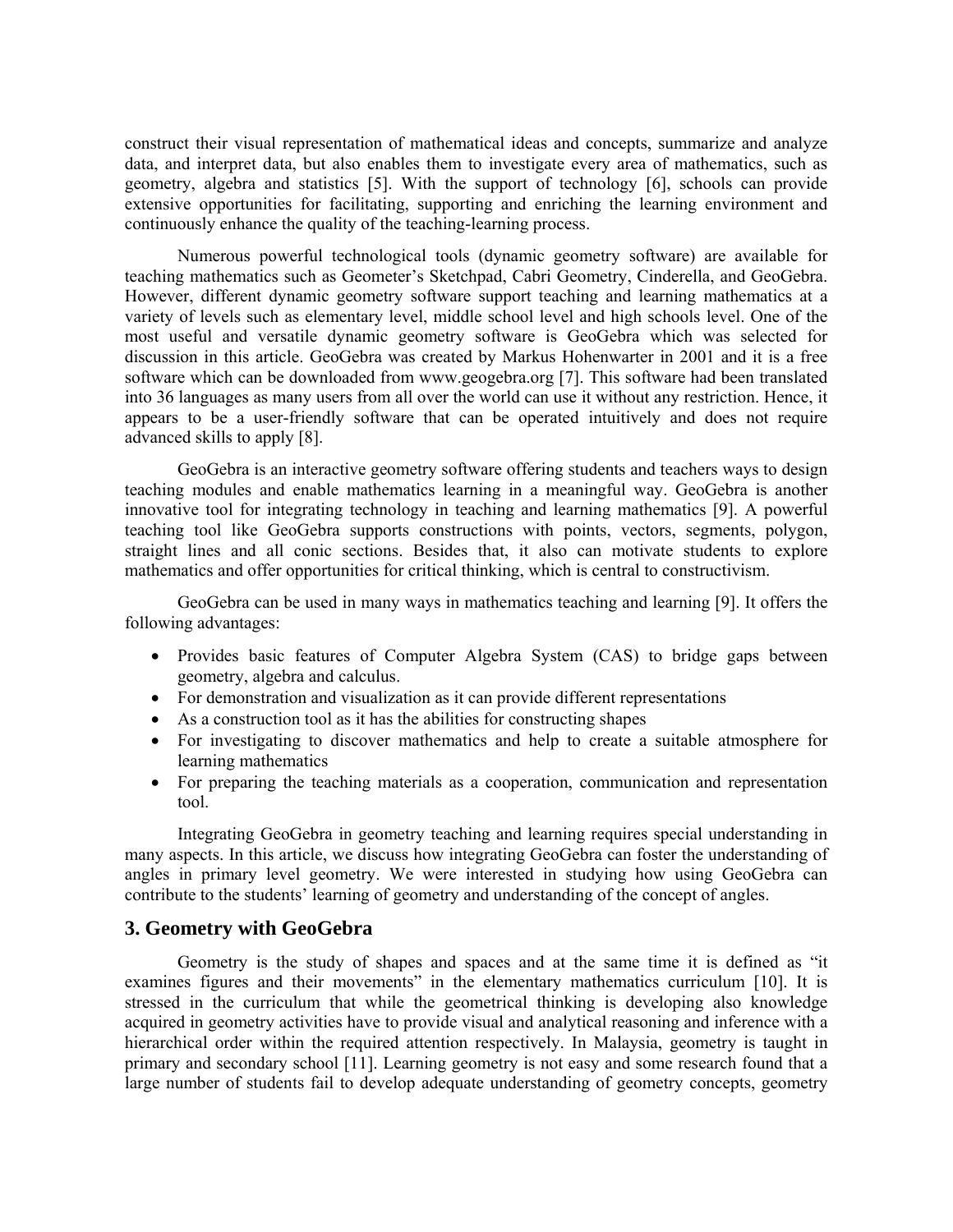reasoning and geometry problem-solving skills [12, 13]. The lack of understanding of geometry concepts may often discourage students and thus it leads them to poor performance in learning geometry. As further explained by Idris [12], some factors that caused poor achievements among students in learning geometry are geometry language, poor visualization abilities and ineffective instruction.

In Mathematics teaching and learning, especially in geometry, it is important for students to be able to imagine, construct and understand construction of shapes in order to connect them with related facts [14]. While the study of geometry in some shape or form has existed for many millennia, it is within the past twenty years that a shift has occurred in how geometry may be learned through computer-based interactive geometric software. Software such as GeoGebra allows users to construct interactive representations of points, lines and circles. These geometric objects are interactive and may be resized and shifted around on screen through clicking and dragging actions. In this way, GeoGebra allows students to actively construct their own understanding of geometry.

Using GeoGebra, students can learn geometry more effectively such as [9]:

- Use the polygon and circle tools to draw shapes.
- Measure angles and distance
- Use GeoGebra sliders to adjust values of different problems.
- Insert images into the file to demonstrate mathematical problem solving.

## **4. Geometry in Malaysian Mathematics Curriculum of Primary Schools**

A new curriculum for primary school in Malaysia is known as the Standard Curriculum for Primary Schools (KSSR). KSSR is a new system introduced by the Ministry of Education in 2011. The Malaysian primary Mathematics curriculum aims at providing pupils with a deep understanding of basic mathematical concepts so that they are able to relate, explain, and apply the mathematical knowledge to solve daily problems more innovatively. In recent years, changes in the mathematics curriculum can be seen clearly, particularly in geometry. In the current Malaysian curriculum, geometry was introduced starting from Year 1 to 2 in primary education where pupils are taught to learn about properties of two dimensional shapes and three dimensional shapes. Pupils of Year 3 and 4 learn to compare between two dimensional shapes and three dimensional shapes and sort them according to their geometric properties and describe the relationship between both dimensions. Furthermore, Year 5 Malaysian pupils learn to distinguish among polygons, regular polygon and other two-dimensional shapes; identify and classify the acute, right, obtuse, and the straight angles; measure and construct angles up to 90° with using a protractor. While pupils of primary Year 6 learn to measure and construct angles up to 180° using a protractor and classify them as acute, right, obtuse or straight angles. As the pupils are introduced to the concept of angles in primary level, it may enhance pupils' understanding of geometric properties and also enable them to construct the figures correctly and develop a deep understanding about the relationship of angles in different polygons.

Besides that, the elements of using information technology and communications (ICT) skills were also strongly emphasized in the current mathematics curriculum. Pupils are encouraged to use and handle mathematics tools (dynamic geometry software such as Geometer's Sketchpad or GeoGebra), develop an understanding of geometric concepts and explore mathematical ideas more deeply. When pupils are able to master the technology skills in mathematics education, they could apply the ICT skills and mathematical knowledge to solve more complex routine and non-routine daily problems more creatively.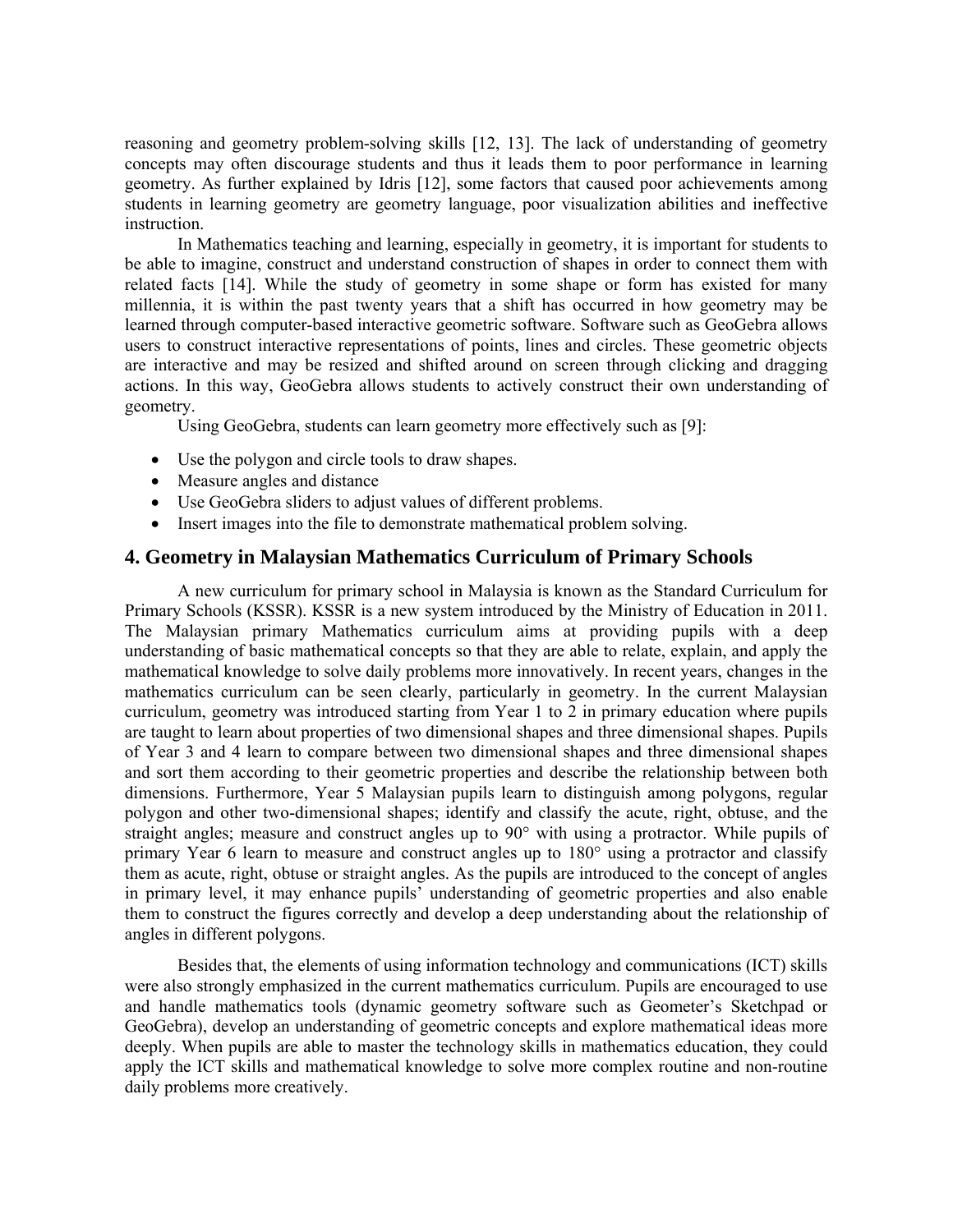# **5. Examples of Using GeoGebra: Teaching the Concept of Angles in Topic Geometry in Primary Schools**

# **Example 1: Exploring Angles of Triangles**

In this activity, pupils will explore the measure of angles in a triangle to prove that the sum of three angles in a triangle always add up to 180 degrees. Pupils can use the toolbar of GeoGebra to construct a visualization of triangle. (see Fig. 1)



**Figure 5.1** Triangle Sum Angle using GeoGebra.

Open a New GeoGebra File

Construction process:

- Step 1: Select to hide the axes from graphics.
- Step 2: Select Polygon tool and click any three points to construct a triangle.
- Step 3: Hide the label of each segment with right click.
- Step 4: Select the Angle tool and click on each angle to show its value, for example, ΔABC, ∆BCA, and ∆CAB.
- Step 5: To round off the angle, select Options, choose Rounding and click on "0 Decimal Places". All the values show without any decimal places.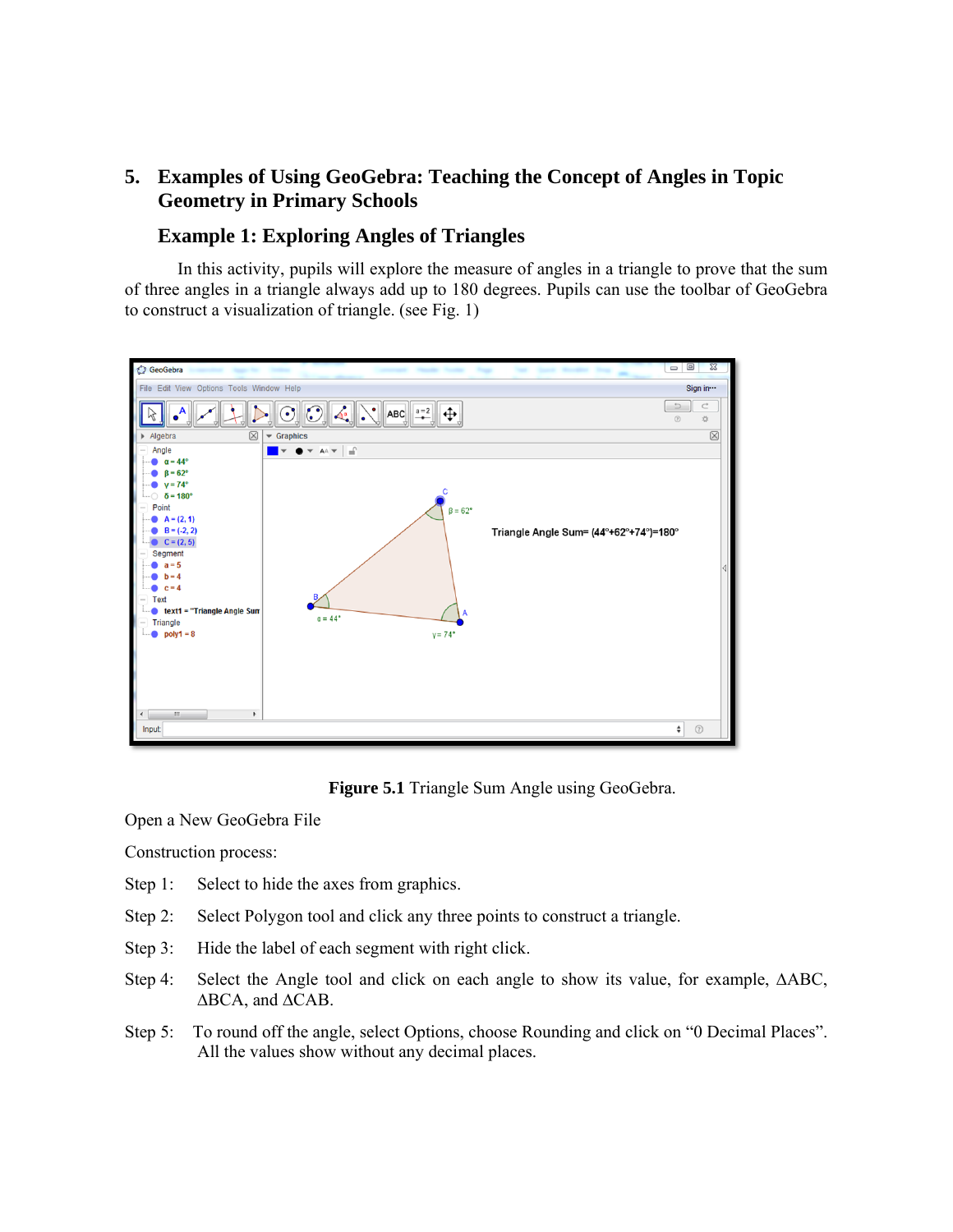- Step 6: To get the triangle sum angle, type the formula into Input (placed at the bottom of GeoGebra window). For example, type  $(\alpha+\beta+\gamma)$ , then enter, it comes out as a new symbol, δ to indicating that the triangle sum angle is equal to 180°.
- Step 7: Select the Text tool, type the formula (same as above) into the Edit column. Then, the whole text will completely show on the screen.

At the end of this activity, pupils can drag and move one of the points of the triangle; the value of each angle will be changed when the move is made. Pupils can observe that when the point is being moved, the triangle angle sum would not be changed and remained as 180°.

#### **Example 2: Exploring Acute, Obtuse, Right and Straight Angles**

 An angle is made up of two intersecting lines. The four types of angles such as acute, obtuse, right and straight angles are strongly emphasized in the primary mathematics curriculum. With the use of GeoGebra, angle can be constructed and moved with the slider. It helps pupils to see how an angle behaves and that each different angle has its own properties. An acute angle is an angle whose measure is less than 90°, an obtuse is an angle whose measure is greater than 90° but less than 180°. Furthermore, right angle is measured at exactly 90° and straight angle is measured exactly 180° and it is represented as a straight line. (see Fig. 2)



**Figure 5.2** Acute Angle with Slider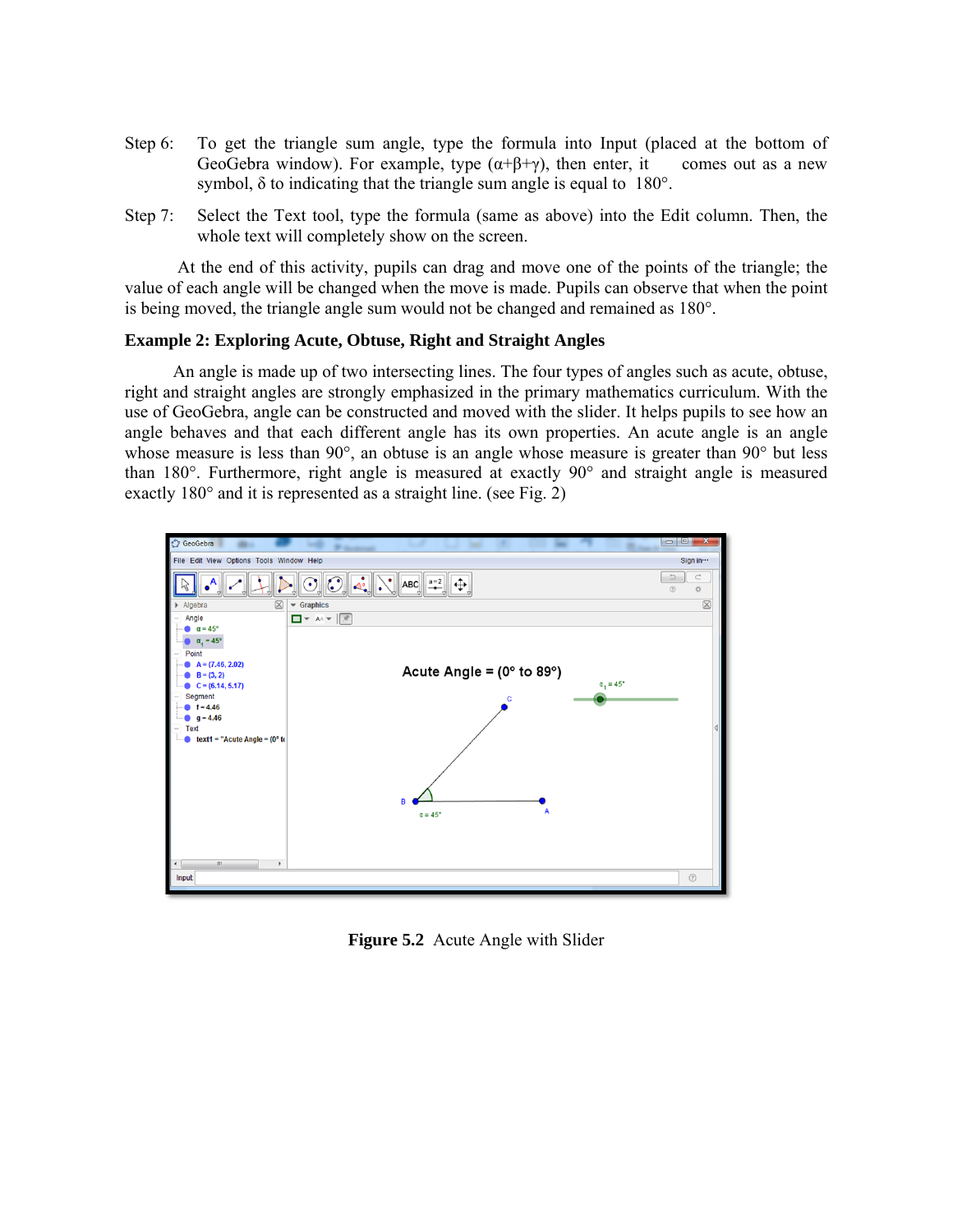

**Figure 5.3** Obtuse Angle with Slider



**Figure 5.4** Right Angle with Slider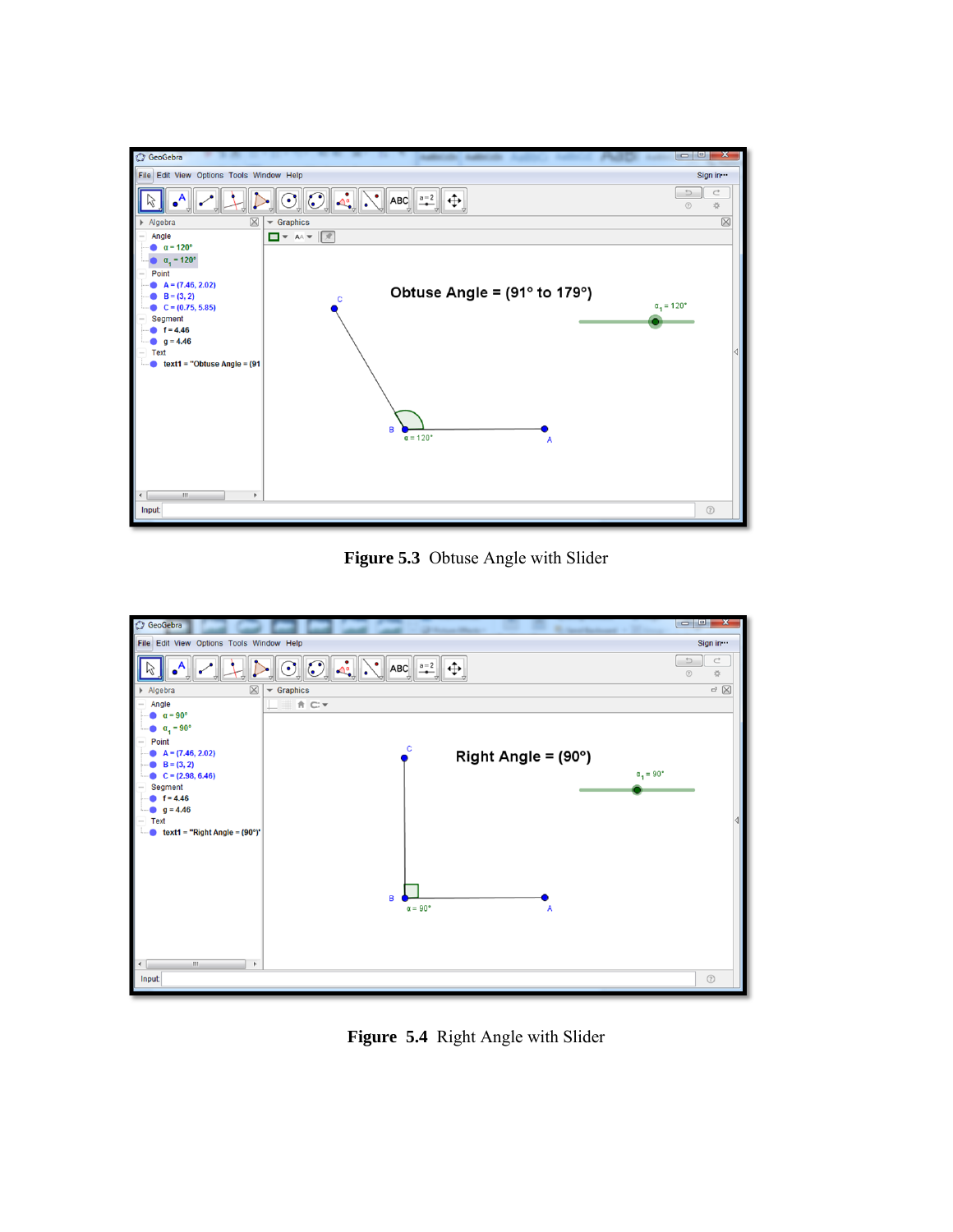

**Figure 5.5** Straight Angle with Slider

Open a New GeoGebra File

Construction process:

Creating angles with GeoGebra involves the following steps:

- Step 1: Select to hide the axes from graphics.
- Step 2: Select the Slider tool from the toolbar.
- Step 3: Name the slider as  $\alpha$ , then tick the "angle", as the min and max we fixed it from  $0^{\circ}$  to 180°, with the increment of 1° (without any decimal places). Then click "OK". The slider will show on the screen.
- Step 4: Select the Angle tool and click on the Angle with Given Size. Then change the value of angle to symbol,  $\alpha$  and click "OK". The value of angle will be shown according to the slider.
- Step 5: Rename the angle  $\alpha$ . Then, try to move the slider and see how the angle changed its value.
- Step 6: Construct two segments by selecting the Segment tool. When finish constructing the two segments, hide the label of segment by right click.
- Step 7: Select the Text tool, type the name of angle into the Edit column. Then, the whole text will completely show on the screen.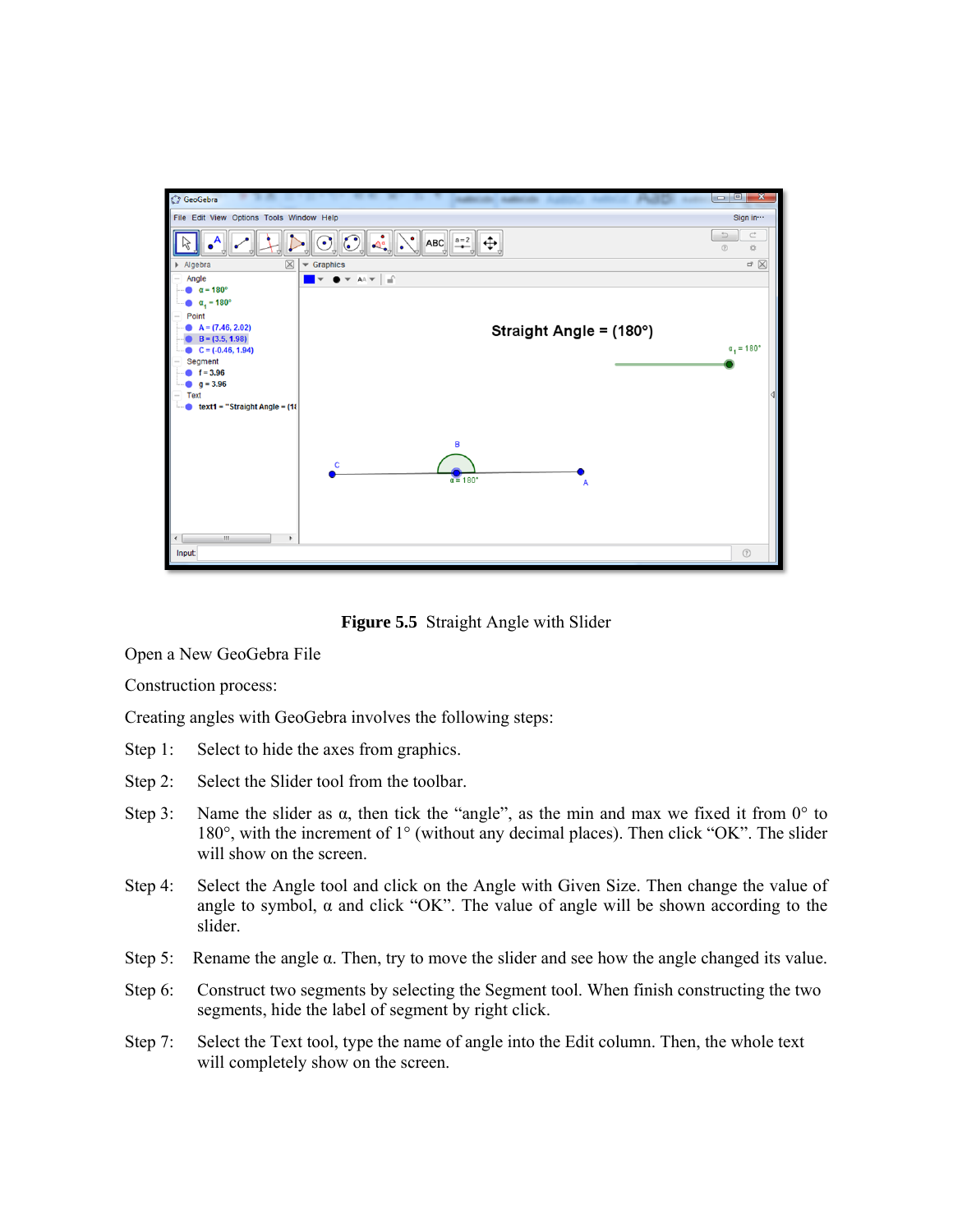Through this example, GeoGebra allows students to understand how an angle is constructed, how to name an angle and how an angle is measured by dragging the slider. (see Fig. 2, 3, 4, & 5)

#### **Example 3: Exploring Interior Angles of Regular Polygon**

 A polygon is a two dimensional shape with straight sides. A regular polygon is defined as one having all sides equal and all angles equal. The interior angles of any polygon always add up to a constant value and it depends only on the number of sides. To prove that sum of interior angles in any polygon always add up to a constant value, GeoGebra allows pupils to construct and use the tool to measure the interior angle and see how the interior angles are formed and make a clear generalization from the construction. Here are some simple steps to construct the regular polygon and how an interior angle is measured:



**Figure 5.6** The Interior Angles Sum of Regular Polygon

Open a New GeoGebra File

Construction process:

- Step 1: Select to hide the axes from graphics.
- Step 2: Select the Regular Polygon from the toolbar.
- Step 3: Click any two point on the screen. It comes out with a command. Type the number of vertices into the command. If we want to construct a regular pentagon (which has 5 vertices), we type 5 into the command.
- Step 4: The shape is formed. We rename the shape by right click.
- Step 5: To measure the interior angles of a regular pentagon, select the Angle tool and click on the two adjacent sides, the interior angle is shown.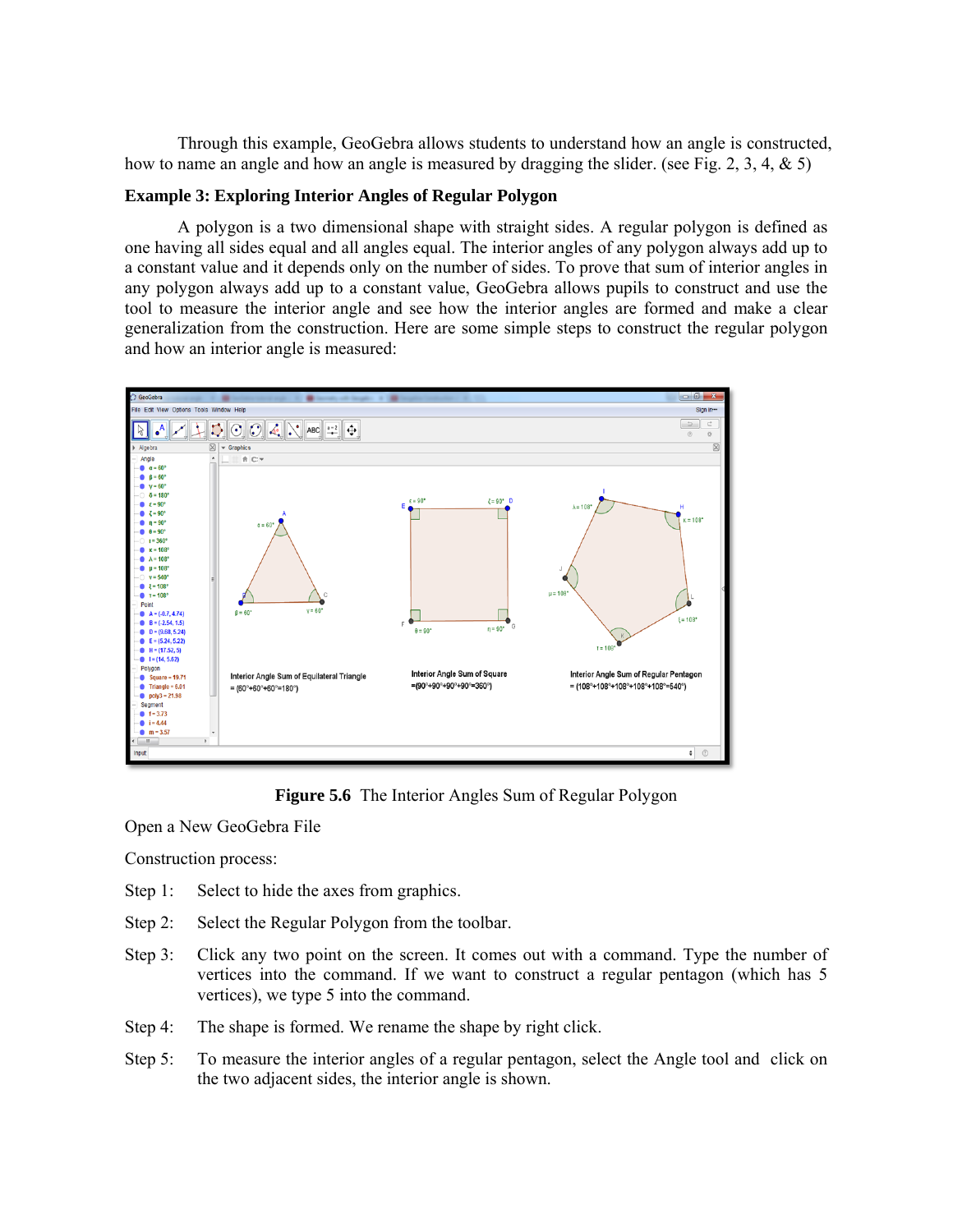- Step 6: To get the interior angle sum of regular pentagon, type the formula into Input (placed at the bottom of GeoGebra window). For example, type  $(\kappa+\lambda+\mu+\xi+\tau)$ , then enter, it comes out as a new symbol, ν to indicate that the interior angle sum is equal to 540°.
- Step 7: Select the Text tool, type the formula (same as above) into the Edit column. Then, the whole text will completely show on the screen.

 This simple example has shown how an equilateral triangle, a square and a regular pentagon is formed using GeoGebra. GeoGebra allows pupils to demonstrate what they can construct by using the angle tool method. It is easy and quick for pupils to learn the concept of angle. For teachers, they can use the above examples as a teaching guided practice or modify it to create a simple worksheet for their pupils to explore how an interior angle is formed and measured.

#### **6. Experience with Teaching and Learning Activities**

Two weeks of lessons with total of 12 hours which contained six main GeoGebra activities about the angle of Geometry were planned according to the latest mathematics curriculum in Malaysia. These six main instructional activities were planned as follows in the mathematics curriculum:

- *(a) Constructing and measuring the angle in a triangle.*
- *(b) Constructing Acute angle*
- *(c) Constructing Obtuse angle*
- *(d) Constructing Right angle*
- *(e) Constructing Straight angle*
- *(f) Constructing and measuring the interior angle of regular polygon (ex: Quadrilateral and Pentagon).*

 The aim of these activities is to encourage students to use GeoGebra to learn the abstract concept more easily, in a more dynamic and visual way. The instructional activities were conducted in August 2016. A group of Year Six pupils from a primary school was selected with total of 22 female and 28 male to participate in this study. Before starting the activities, the use of GeoGebra software was introduced in the introductory lesson. Through the introductory lesson, students learned sample activities from the GeoGebra file and shared their works both with dynamic and visual features. During the lesson, students also learned the examples, drawings and exercises from the textbooks constructed with GeoGebra.

Instructional activities were given after the students had mastered the basic skills of using GeoGebra. Students must complete each instructional activity and submit them before the next lesson. Each instructional activity required students to apply higher order thinking skills to solve the questions. For example, in the activity, students were required to explore the construction of the interior angle of a regular polygon (pentagon). Next, they must write it out the command on the answer sheet given. After the exploration using GeoGebra, they had to describe what happened to the calculation of a regular polygon and how it relates to the solution given.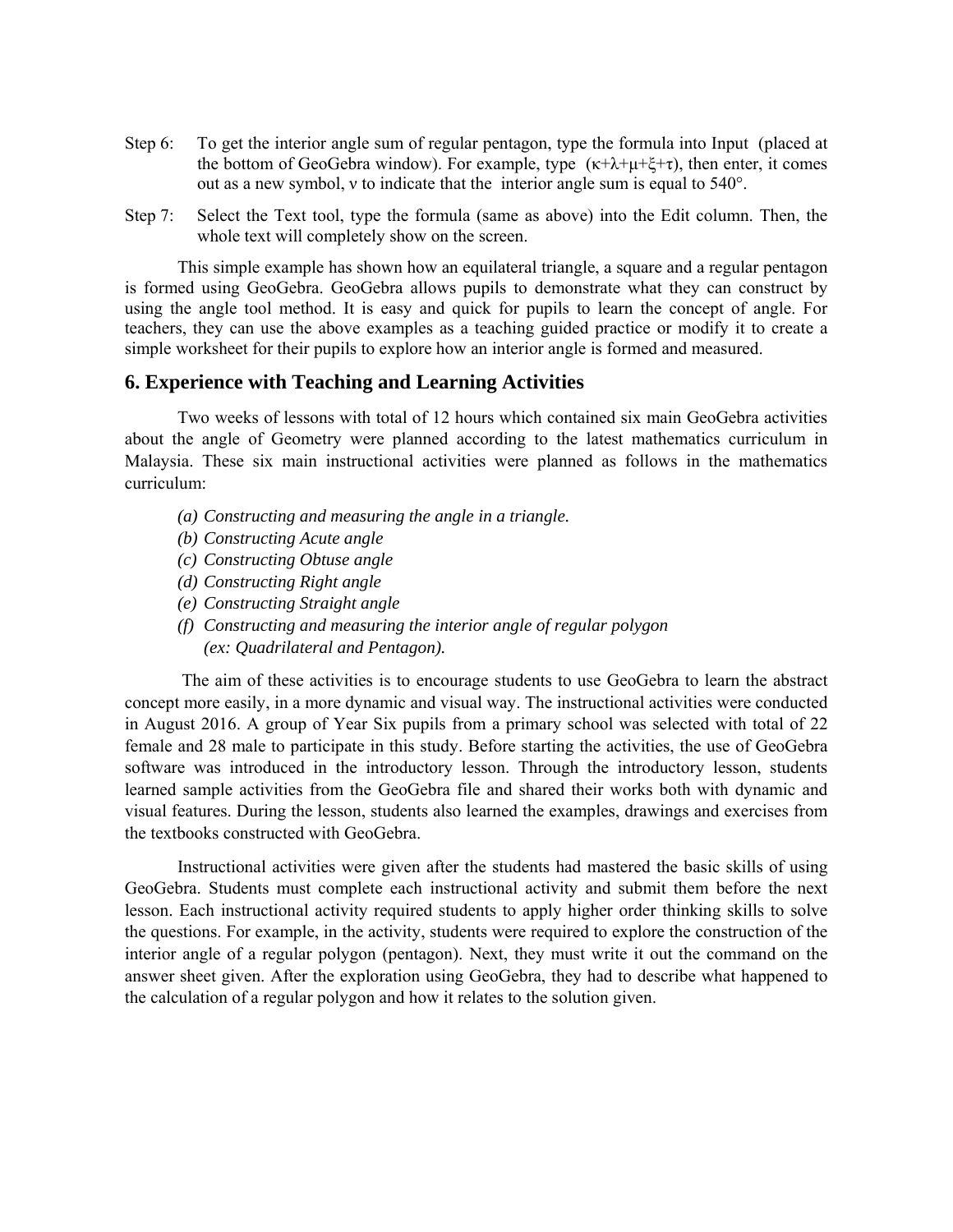# **7. Evaluation**

The activity sheet was distributed before the end of each lesson. The sheet contained 4 objective questions related to what they have done in the lesson. The related question would require students to do further exploration by themselves and discuss with friends in a group. The students were given 2 hours' time to complete each activity. A test was conducted two weeks after the last lesson. Questions were set up based on the textbook and students must answer on the question sheet. They were not allowed to refer to any textbook or notes. The test aimed at testing students' concept of angles that have achieved and also the skills that they acquired in using GeoGebra software. In the test, part I involved writing out the commands using GeoGebra and the possible outcome of that action while part II required students to solve mathematical problems according to the textbook syllabus.

# **8. Survey Summary and Analysis**

 In the final lesson, a survey was given out to the students. There were a total number of 40 pupils in this study. The survey questions given to students were:

- 1. Did you had a good understanding of the concept of angle before taking the lesson?
- 2. Did you have a high level of interest of using GeoGebra software before taking the lesson?
- 3. Did you have a high anticipation to learn the concept of angle with the aid of GeoGebra before taking the lesson?
- 4. Did you feel that learning and using GeoGebra in learning the concept of angle could be useful before taking the lesson?
- 5. Did you appreciate the usage of GeoGebra in learning the concept of angle after taking the lesson?
- 6. Has your understanding about the concept of angle improved after taking the lesson?
- 7. Has the GeoGebra enhanced your understanding of the topics in mathematics explored after taking the lesson?
- 8. Has your experience working with GeoGebra during the past two weeks given you an insight into the importance of integrating technology into the classroom after taking the lesson?

| Item               | 1(%)  | 2(%)  | 3(%)     | 4(%)  | 5(%)  | 6(%)     | 7(%)     | 8(%)     |
|--------------------|-------|-------|----------|-------|-------|----------|----------|----------|
| <b>SA/Agree</b>    | 80.00 | 77.50 | 82.50    | 75.00 | 92.50 | 90.00    | 90.00    | 95.00    |
| <b>Not Sure</b>    | 10.00 | 15.00 | 22.50    | 22.50 | 7.50  | 10.00    | 10.00    | 5.00     |
| <b>SD/Disagree</b> | 10.00 | .50   | $0.00\,$ | 2.50  | 0.00  | $0.00\,$ | $0.00\,$ | $0.00\,$ |

**Table 1. Percentage respondents to GeoGebra survey** 

 Based on the results shown in Table 1, the pupils' understanding on the topic of Geometry was good in the beginning before going through the exploration of GeoGebra. After using GeoGebra for the past two weeks, 90.0% of pupils agreed that they gained better understanding about the concept of angle and also enhanced their understanding through exploration. Furthermore, 92.5% of pupils appreciated the usage of GeoGebra and 95% realized the importance of integrating technology into the classroom after using GeoGebra.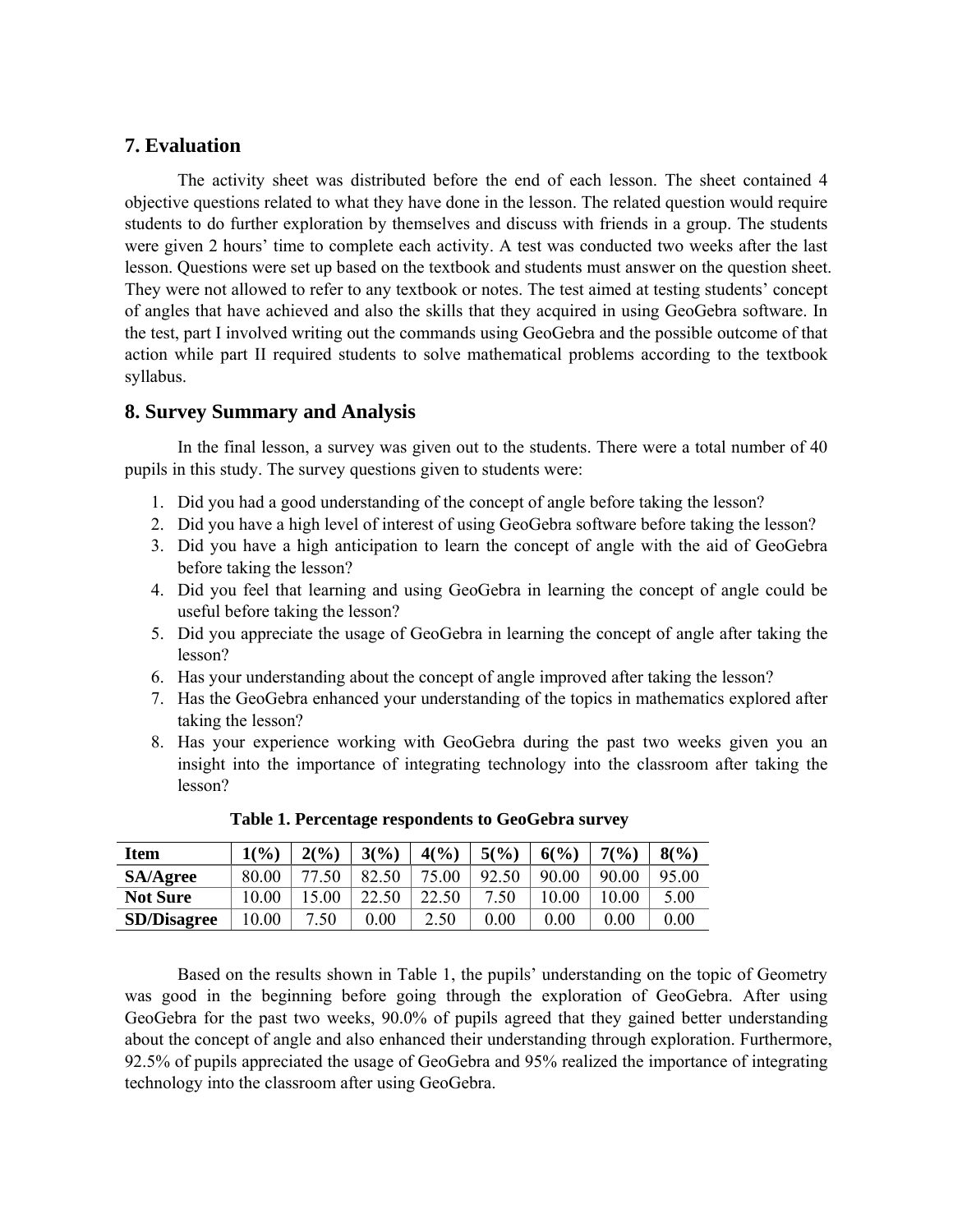Other important views are:

- Pupils felt that the exploration with GeoGebra gave them a chance to construct the geometric shapes and enabled them to check and prove all the features with the program itself.
- Pupils felt that GeoGebra can give them opportunity to prove and observe each construction conditions of geometric features for each activity.
- Pupils enjoyed to learn and explore the concept of angles with using the GeoGebra after they mastered the basic skills of GeoGebra.
- Pupils gained better understanding on the concept of angle after they were able to visualize the geometric shapes effectively.
- Pupils felt that GeoGebra software is useful in the teaching and learning process as it helps to promote the understanding of abstract concepts.
- Pupils are excited to learn all topics of mathematics using GeoGebra in their own classroom as it attracts them to do further exploration by themselves.
- Pupils felt that it was fun in learning mathematics by this technology in the classroom and requested to have more activities or practice on other mathematics topics in future.

# **9. Summary and Conclusion**

Most of the pupils gave comment after they survey about they felt 2 weeks were not enough for them. They wished to have more time allocated to use GeoGebra to construct and develop further knowledge about the topic they learned. However, pupils were told that they could visit the GeoGebra website as this software can be downloaded for free. Therefore, students could use it at home to do their own exploration and also can share their works on the website. Through these instructional activities, researchers found out that pupils now liked the GeoGebra to learn mathematics and they had more understanding on the concept of angle. Furthermore, the use of GeoGebra helps pupils to think higher, explain about how to do and know why they need to do to arrive at the mathematical solution. Based on the survey, pupils showed positive feedback about using the GeoGebra to learn the concept of angle in Geometry.

In conclusion, we had discussed how to use GeoGebra to teach the concept of angle in Geometry. To enhance the teaching and learning process, teachers should always find time to explore the construction of each regular or irregular polygon and write down the steps so that their students can follow using their tools. The GeoGebra website also provides teachers with GeoGebra files. Teachers are encouraged to open the GeoGebra files, like "Hexagon Construction.ggb", "Triangle Construction.ggb" or "Square Construction.ggb" to gain some ideas on how to use GeoGebra as teaching tools in mathematics. These GeoGebra files show all the detailed steps of construction and are very useful for teachers to use and display the simple construction steps for students to learn and follow.

 GeoGebra brings a new dimension into the teaching of primary school geometry in Malaysia. By using dynamic software such as GeoGebra in the teaching and learning process, the concept of angles can be developed more effectively. Besides that, the graphical representation of angles can be constructed more attractively and creatively compared to the traditional method using paper-pencil only. Therefore, constructing angles using GeoGebra is a very important part of developing the concept of Geometry among the primary school students.